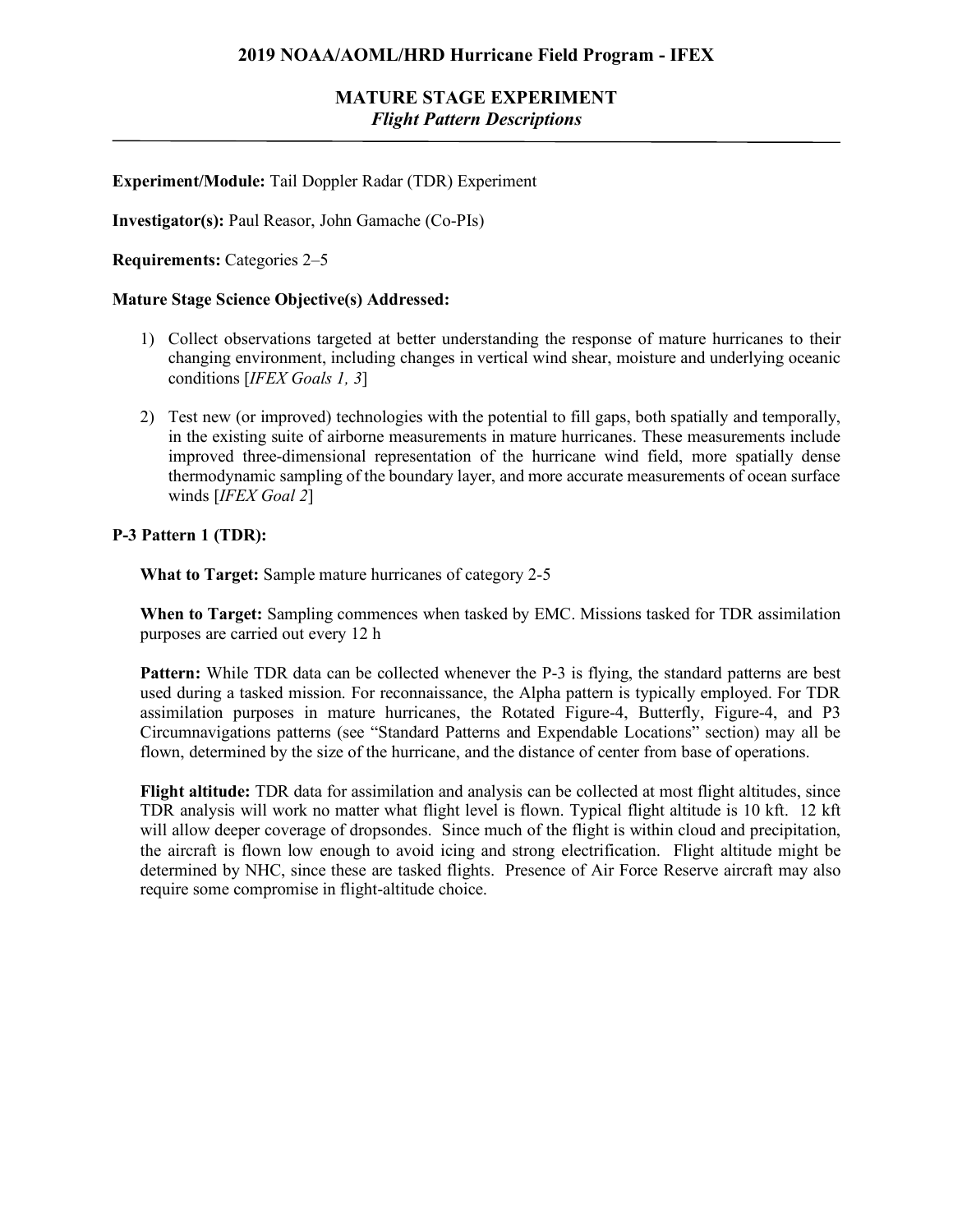### **2019 NOAA/AOML/HRD Hurricane Field Program - IFEX**

## **MATURE STAGE EXPERIMENT** *Flight Pattern Descriptions*

Leg length or radii: The standard leg length for TDR missions is 105 n mi (195 km), but this can be adjusted as needed for land restrictions and ferry times. Legs may be shortened due to lack of scatterers, but the HRD LPS should be consulted first to ensure that other scientific objectives are not adversely impacted. In a very large storm, the standard leg length could be larger than 105 nm (195 km).

**Estimated in-pattern flight duration:** See the listing of standard pattern figures in "Standard Patterns and Expendable Locations" section.

**Expendable distribution:** Expendables are not required; however, they can help to provide verification of HWRF, and to provide data in clear air. Dropsondes may also be requested by NHC. See section entitled "Standard Patterns and Expendable Locations" for a suggested pattern of dropsondes, if desired.

**Instrumentation Notes:** Single PRF, short/long random-phase pulse at PRF designed to give 25 m/s Nyquist velocity

**P-3 Pattern 2 (TDR Clear Air):**

**What to Target:** Clear air over open ocean conditions in a low-wind region

**When to Target:** At the beginning of the season, preferably during a pre-season test flight

**Pattern:** Straight and level flight, reversing course (Fig. TD-1). The pattern should be flown upwind and downwind, defined by the flight-level winds.



*Fig. TD-1. Example of clear-air TDR pattern*

**Flight altitude:** 15–20 kft is best if short/long pulse not working. If short/long pulse is working, this pattern is best repeated, if possible, at 5, 10, and 15 kft, since we do not know exactly what to expect from this new setup. It is possible that the data are required will be obtained if a P3 wind calibration flight has been flown.

**Leg length or radii:** 5 to 10-minute segments

#### **Estimated in-pattern flight duration:** 10–60 minutes

#### **Expendable distribution:** None

**Instrumentation Notes:** The purpose of this sea-surface module is to identify angle corrections to be applied in the P-3 TDR software for the season. The sea surface should be unobstructed by intervening scatterers and the winds should be light enough so as to yield a smooth sea state.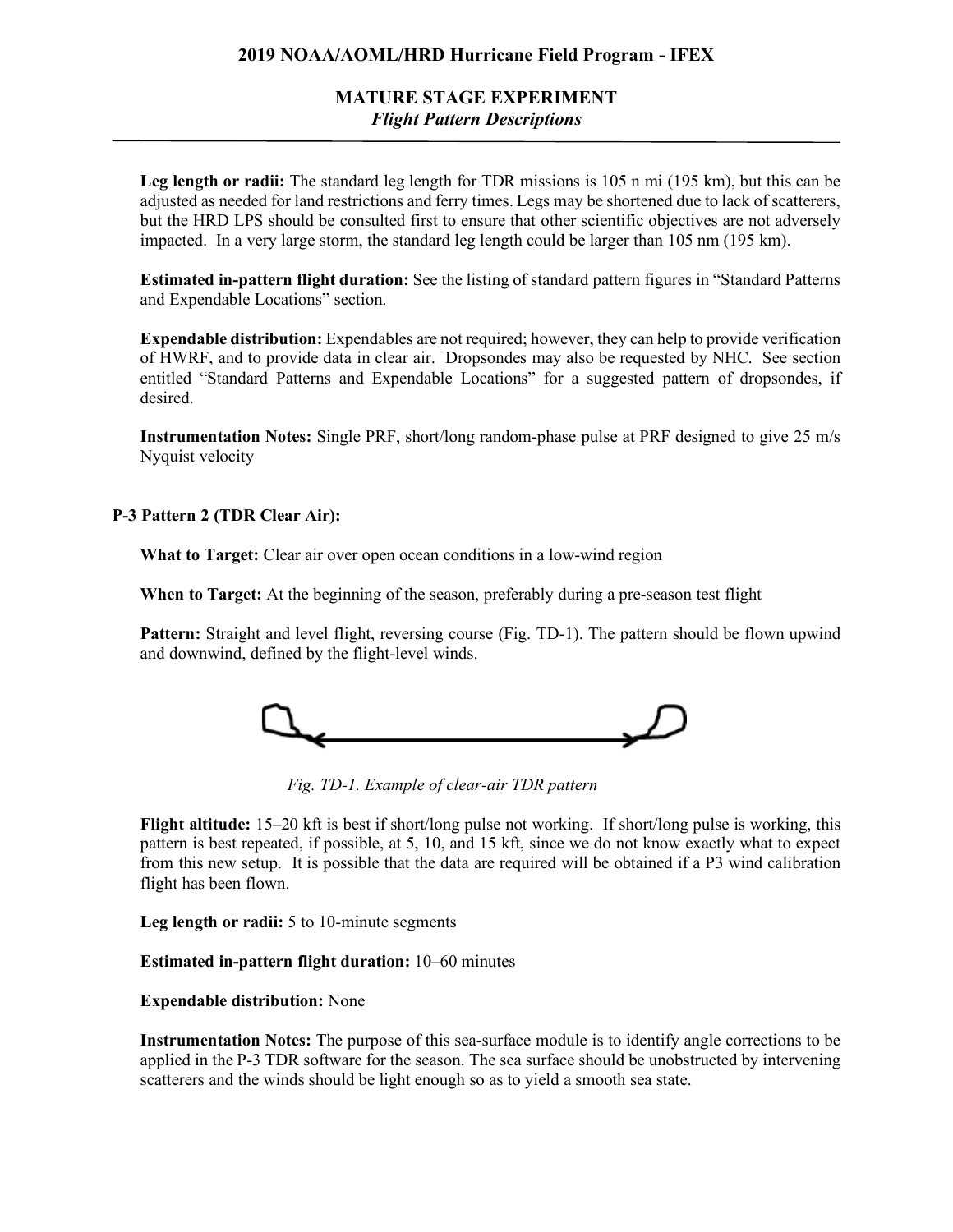## **MATURE STAGE EXPERIMENT** *Flight Pattern Descriptions*

#### **G-IV Pattern 1 (TDR):**

**What to Target:** Sample mature hurricanes of interest to the NHC/EMC

**When to Target:** Sampling commences when tasked by EMC. Missions tend to follow the NHC synoptic surveillance schedule, typically with a takeoff time of 0530 and/or 1730 UTC. The ability to perform storm overflights at any time is desirable, but safety concerns (e.g., the impact of intense convection on flight and lack of visual) may restrict overflight to certain conditions and times of day.

**Pattern:** If the G-IV is tasked for synoptic surveillance, the flight pattern will be completely determined by NHC. It would be advisable to lobby for a 90 n mi (165 km) circumnavigation (see "Standard Patterns and Expendable Locations" section), if possible. While TDR data can be collected whenever the G-IV is flying, the standard patterns are best used during a TDR-focused mission. For mature hurricanes having a more well-defined center of circulation, the Figure-4, Rotated Figure-4, Alpha, Butterfly, and G-IV Star and Star with Circumnavigation patterns (see "Standard Patterns and Expendable Locations" section for all these patterns) are all appropriate, though flight safety makes the Star and Circumnavigations patterns most likely.

**Flight altitude:** TDR data for assimilation and analysis can be collected at most flight altitudes. Typical flight altitude is 40–45 kft to get the deepest sonde coverage.

Leg length or radii: In a mature hurricane it is very unlikely that the eyewall will be penetrated. For circumnavigations without a P-3 present, the radius of the innermost "circle" should be set to resolve the maximum wind region. This will probably be a 90-nm radius, or if possible 60-nm radius, circumnavigation. Typically, winds can be retrieved out to 40–50 km from the aircraft.

**Estimated in-pattern flight duration:** See the listing of standard pattern figures in the section entitled "Standard Patterns and Expendable Locations" section.

**Expendable distribution:** Expendables are not required

#### **G-IV Pattern 2 (TDR Clear Air):**

**What to Target:** Clear air over open ocean conditions in a low-wind region

**When to Target:** At the beginning of the season, preferably during a pre-season test flight

**Pattern:** Straight and level flight, reversing course (Fig. TD-1). The pattern should be flown upwind and downwind, defined by the flight-level winds.

**Flight altitude:** 15–20 kft is best

**Leg length or radii:** 5-minute segment (10 minutes for entire pattern)

**Estimated in-pattern flight duration:** 10–15 minutes

**Expendable distribution:** None